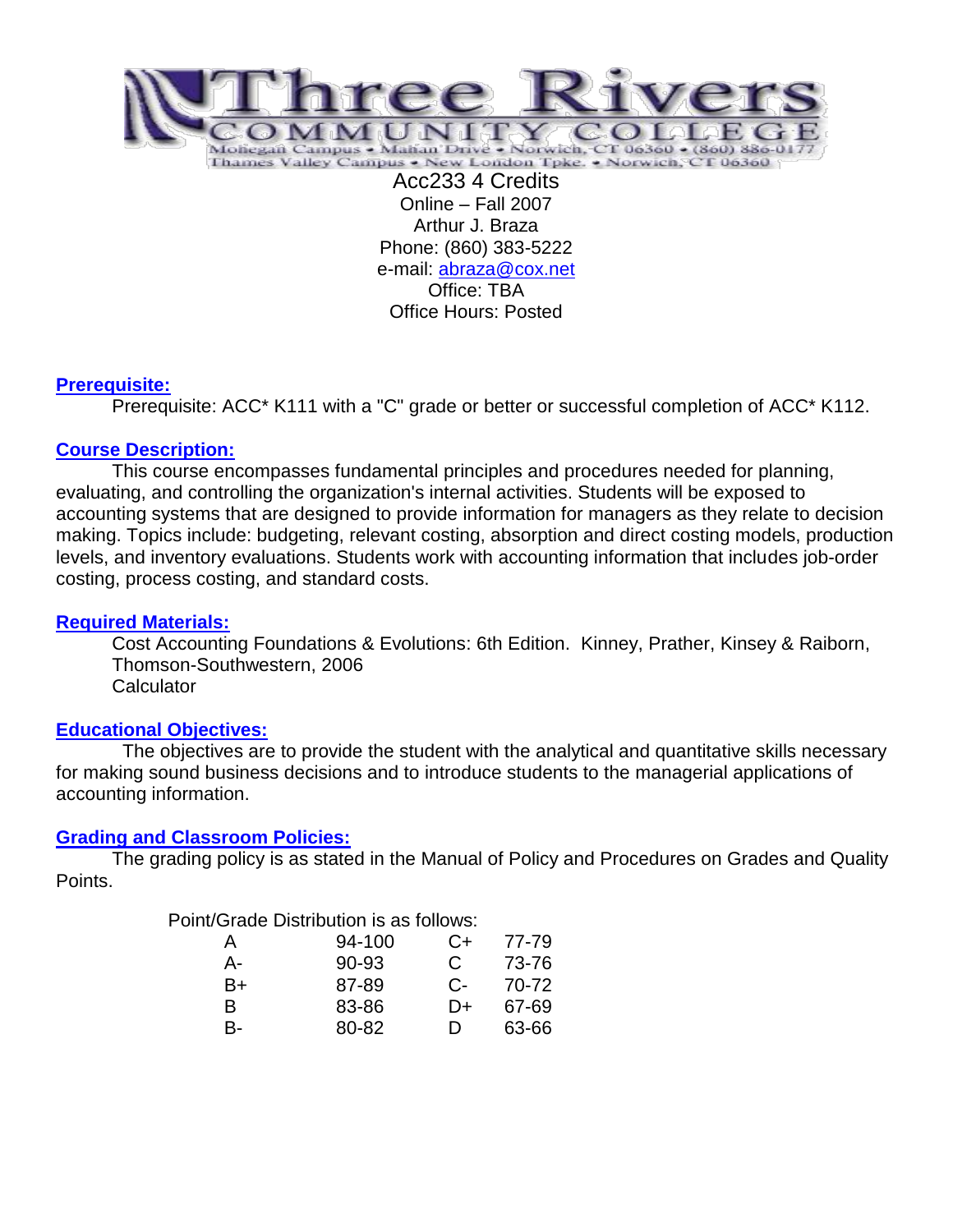### **Grading and Classroom Policies:**

There are three semester exams and a *MANDATORY* final exam. If a semester exam is missed it is a zero. The final exam is *MANDATORY* and cannot be missed nor dropped. I will drop the lowest semester exam grade but not the final exam.

#### **Attendance Policy:**

*Participation in chat rooms is optional. I provide the chat sessions to allow you to ask questions in real time. You may always email your questions to [abraza@cox.net](mailto:abraza@cox.net)*

### **Withdrawal Policy:**

A student who finds it necessary to discontinue a course must complete a "Withdrawal Request Form" in the Registrar's office. Students who do not withdraw, but stop attending will be assigned an "F" signifying a failing grade. Eligibility for a refund of tuition is based upon the date of withdrawal when received by the Registrar.

### **Disabilities Statement:**

If you are a student with a disability and believe you need accommodations for this class, it is your responsibility to contact the Disabilities Counseling Services at 383-5240. To avoid any delay in the receipt of accommodations, you should contact the counselor as soon as possible. Please note that I cannot provide accommodations based upon disability until I have received an accommodation letter from the Disabilities Counselor.

#### **Academic Integrity:**

Any student who cheats on an exam will receive a grade of ZERO for the exam. Any subsequent cheating will result in a ZERO for the course and possible suspension from the College.

## **Course Content:**

| Chapter 1  | Introduction to Cost Accounting                                                    |
|------------|------------------------------------------------------------------------------------|
| Chapter 2  | Cost Terminology and Cost Behaviors                                                |
| Chapter 3  | Predetermined Overhead Rates, Flexible Budgets, and Absorption/Variable<br>Costing |
| Chapter 4  | <b>Job Order Costing</b>                                                           |
| Chapter 5  | Activity-Based Management and Activity-Based Costing                               |
| Chapter 7  | <b>Standard Costing and Variance Analysis</b>                                      |
| Chapter 8  | The Master Budget                                                                  |
| Chapter 9  | Break-Even Point and Cost-Volume-Profit Analysis                                   |
| Chapter 10 | <b>Relevant Information for Decision Making</b>                                    |
|            |                                                                                    |